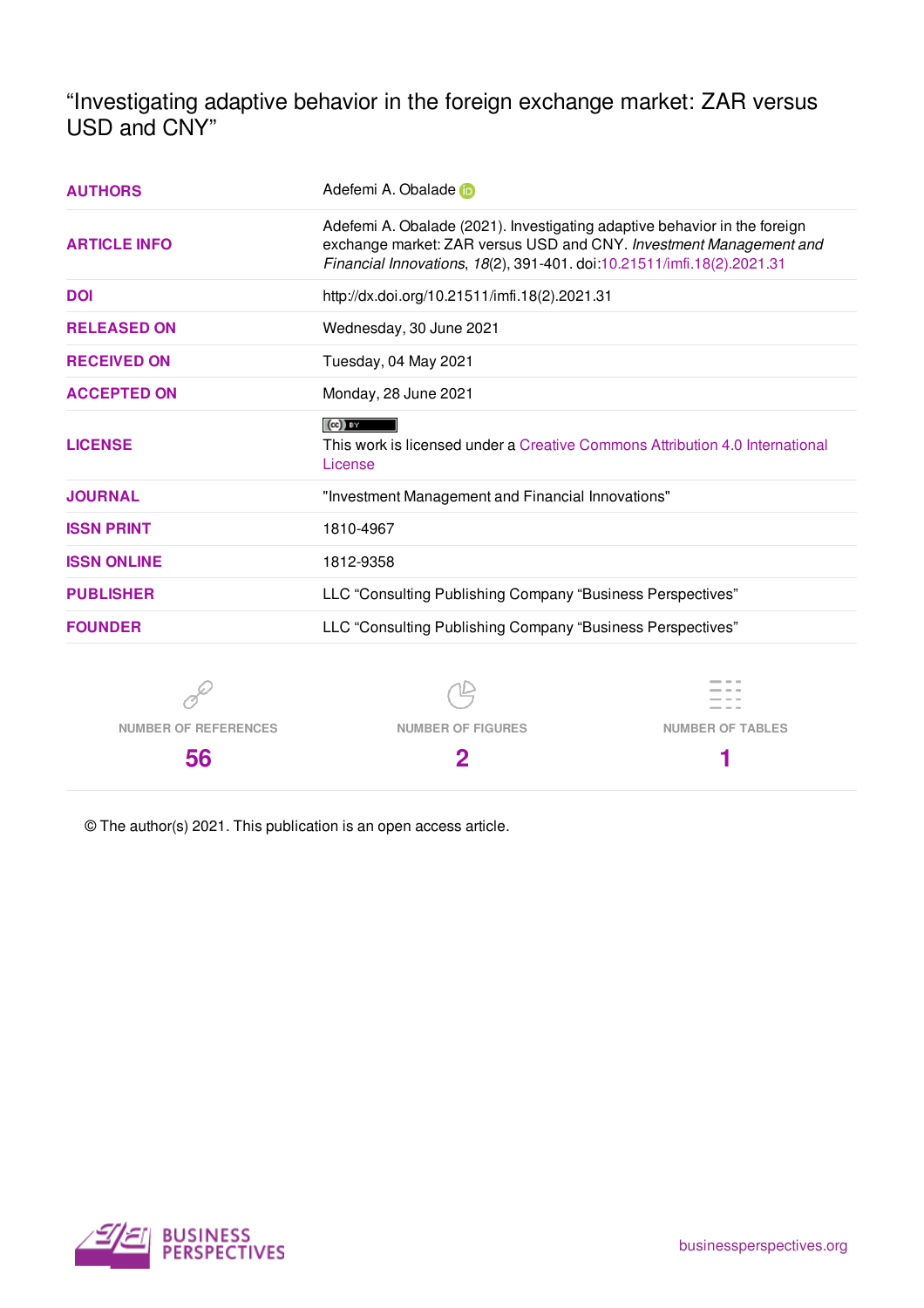

#### **BUSINESS PERSPECTIVES**

www.businessperspectives.org LLC "СPС "Business Perspectives" Hryhorii Skovoroda lane, 10, Sumy, 40022, Ukraine

**Received on:** 4th of May, 2021 **Accepted on:** 28th of June, 2021 Published on: 30<sup>th</sup> of June, 2021

© Adefemi A. Obalade, 2021

Adefemi A. Obalade, Ph.D., Postdoctoral Research Fellow, School of Accounting, Economic and Finance, Finance Department, University of KwaZulu-Natal, South Africa.



This is an Open Access article, distributed under the terms of the Creative Commons Attribution 4.0 International license, which permits unrestricted re-use, distribution, and reproduction in any medium, provided the original work is properly cited.

**Conflict of interest statement:**  Author(s) reported no conflict of interest **Adefemi A. Obalade** (South Africa)

# Investigating adaptive behavior in the foreign exchange market: ZAR versus USD and CNY

#### **Abstract**

This study examines the adaptive behavior of South African Rand (ZAR) exchange rate against its major trading partners, the US Dollar (USD) and the Chinese Yuan (CNY) over the period 1999–2020 . The study uses a rolling parametric linear variance ratio (VR) test, nonparametric linear runs test, and non-linear Brock, Dechert and Scheinkman (BDS) test to determine time-varying predictability and regression analyses to assess the effect of market conditions. The results show that the foreign exchange market was found to be inefficient based on the VR tests, but efficient with very few windows of inefficiency based on the runs test and BDS test. In addition, apart from the GDP, none of the market conditions studied is associated with non-parametric linear and nonlinear predictabilities. The study draws two main conclusions. Firstly, the South African foreign exchange market is adaptively efficient. Secondly, foreign exchange market efficiency is primarily driven by the level of economic growth. Practically, it will be difficult for investors to exploit the few windows of predictability in the South African foreign exchange market by focusing mainly on the market conditions studied.

**Keywords** South Africa, efficiency, financial crisis, GDP, inflation

**JEL Classification** G14, G15, N2

### **INTRODUCTION**

Efficient Market Hypothesis (EMH) is a popular but highly doubtful idea of neoclassical school of finance that has piqued the interest of researchers than any other financial theory (Hiremath & Kumari, 2014). The basic or weak form of EMH is inextricably intertwined with the notion of random walk hypothesis and states that price history has no memory as price movements follow no discernible trends or patterns. EMH asserts that prices fully reflect previous information (Sewell, 2011), implying that it is impossible to make significant price forecasts based on technical analysis (Ching et al., 2014; Obalade, 2019). Under the weak-form efficiency, historical returns cannot be used to forecast future returns (Fama, 1965, 1970). Despite the position of EMH, market participants are relying on technical analysis by studying previous prices such as past exchange rates, in an effort to project future exchange rates (Neely et al., 2009). Thus, while the EMH suggests that the financial market is efficient and prices are unpredictable, the technical analysts believe that the prices are predictable and hence the market is inefficient. This debate spans several decades. Beyond this, empirical studies on EMH generally produce inconsistent findings. The conflicting findings are not totally surprising as the ideology of seeing financial market as either efficient or inefficient over a prolonged period of examination period inevitably produces conflicting findings among scholars.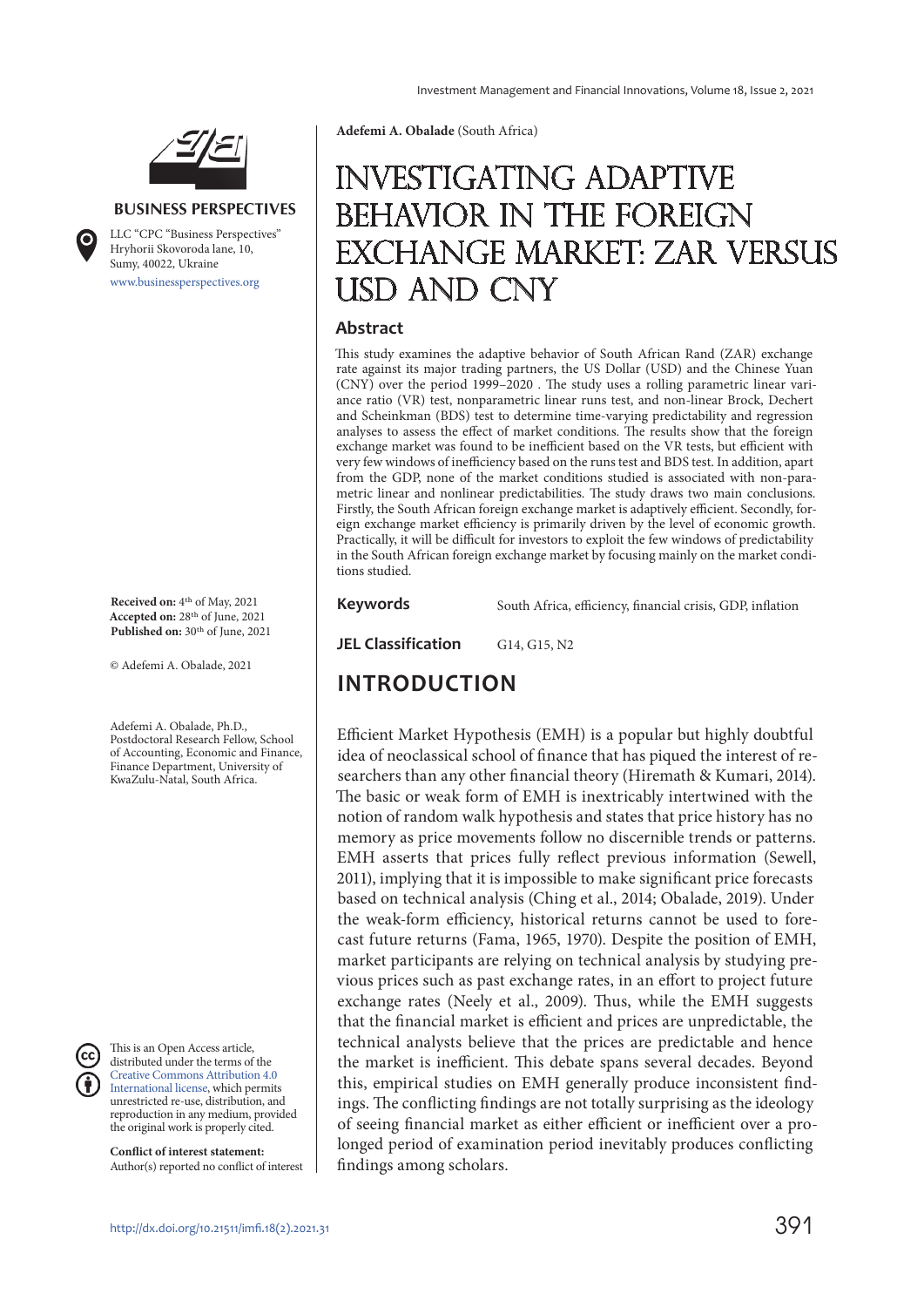The prolonged debates lead to the formulation of a contemporary theoretical framework for the explanation of price behavior, known as the adaptive market hypothesis (AMH). The proponent (Lo, 2004, 2005) of AMH suggests that market is evolutionary and dynamic. The perception is that financial markets do not operate in isolation as they are influenced by changing environmental conditions and factors, which could be political, social, economic, or cultural (Lo, 2017); bearish or bullish (Fabozzi & Francis, 1977); normal, down, or up (Klein & Rosenfeld, 1987). These conditions lead to fluctuations in market efficiency. There has been an upsurge in the volume of research focusing on AMH since its inception in 2004 with more and more studies in the last decade. Despite the studies, the adaptability of forex market is thinly researched, particularly in emerging African countries such as the South Africa. Forex market occupies a central position in the macroeconomy (Mi, 2016) and financial market (Khuntia et al., 2018), serving as a conduit through which international financial transactions, exchanges and investments are facilitated. Furthermore, forex market is one of the oldest, largest, fast growing and most liquid financial markets (Mi, 2016).

In terms of forex demand and trading, South Africa has the biggest forex market in Africa (Businesstech, 2019). This can be attributed to the presence of a well-regulated and strong financial system, the role of the financial sector conduct authority (FSCA) and the attraction of South African economy and currency to the foreign investors. Lo (2004) suggests that each market ecology has its own unique features, signifying that every market should be assessed individually. Untangling the dynamic behavior of South African forex rate is key for policymaking and design of risk and investment management plans, hence the study. In this context, this study provides the first attempt linking the forex efficiency with AMH in the emerging African market.

### **1. LITERATURE REVIEW**

Efficiency of financial markets has generated substantial research interest in the last five decades. In this section, empirical reviews on forex market efficiency in absolute form and under AMH are presented. In the context of developing Asian countries, while Noman and Amhed (2008) posit that seven south Asian forex markets are efficient using unit root and VR tests, Ahmad et al. (2007) indicated that eight south Asian forex return are efficient using unit root tests but the Ljung Box (Q) test, the non-parametric runs test and nonlinear BDS test disclosed that they are not efficient. The conflicting finding implies that linear tests are not sufficient. Applying detrended fluctuation analysis, Abounoori et al. (2012) submitted that Iranian forex markets are generally inefficient despite changing degree of efficiency. Studying the monthly frequency of exchange rate, literature such as Matebejana et al. (2017) use unit root tests and find that Botswana's forex rate against South African Rand, American Dollar and Japanese yen are unpredictable, while Pula against Great British Pound is predictable.

In the league of the Organisation for Economic Cooperation and Development (OECD) countries, Ibrahim et al. (2011) posit based on unit root tests that OECD forex rate align with random walk. Applying similar tests, Mabakeng and Sheefeni (2014) and Kisto and Ummersingh (2015) respectively submit that Namibia and Mauritius forex markets are unpredictable and efficient. However, these unit root tests are not sufficient to establish market efficiency (Obalade, 2019). Studying the efficiency in the developed forex markets, Alexander and Johnson (1992) find that developed forex rates against US dollar, namely the German, Japanese, Swiss and French currencies are cointegrated, suggesting they are inefficient. In addition, Kallianiotis (2017) finds relative efficiency with (USD/EUR) being more efficient relative to the USD/GBP and JPY/USD, which are not random.

Lim and Brooks (2006) and Obalade and Muzindutsi (2020b) critically review the empirical literature and find mounting support for AMH. Applying three tests of RW in rolling windows. Charles et al. (2012) find that UK, Australian, Swiss, Canadian and Japanese currencies against the US dollar are efficient for most periods, albeit some episodes of inefficiency, especially during recession and coordinated central bank interventions. Subsequently, Neely and Weller (2013) find the performance of a forex trading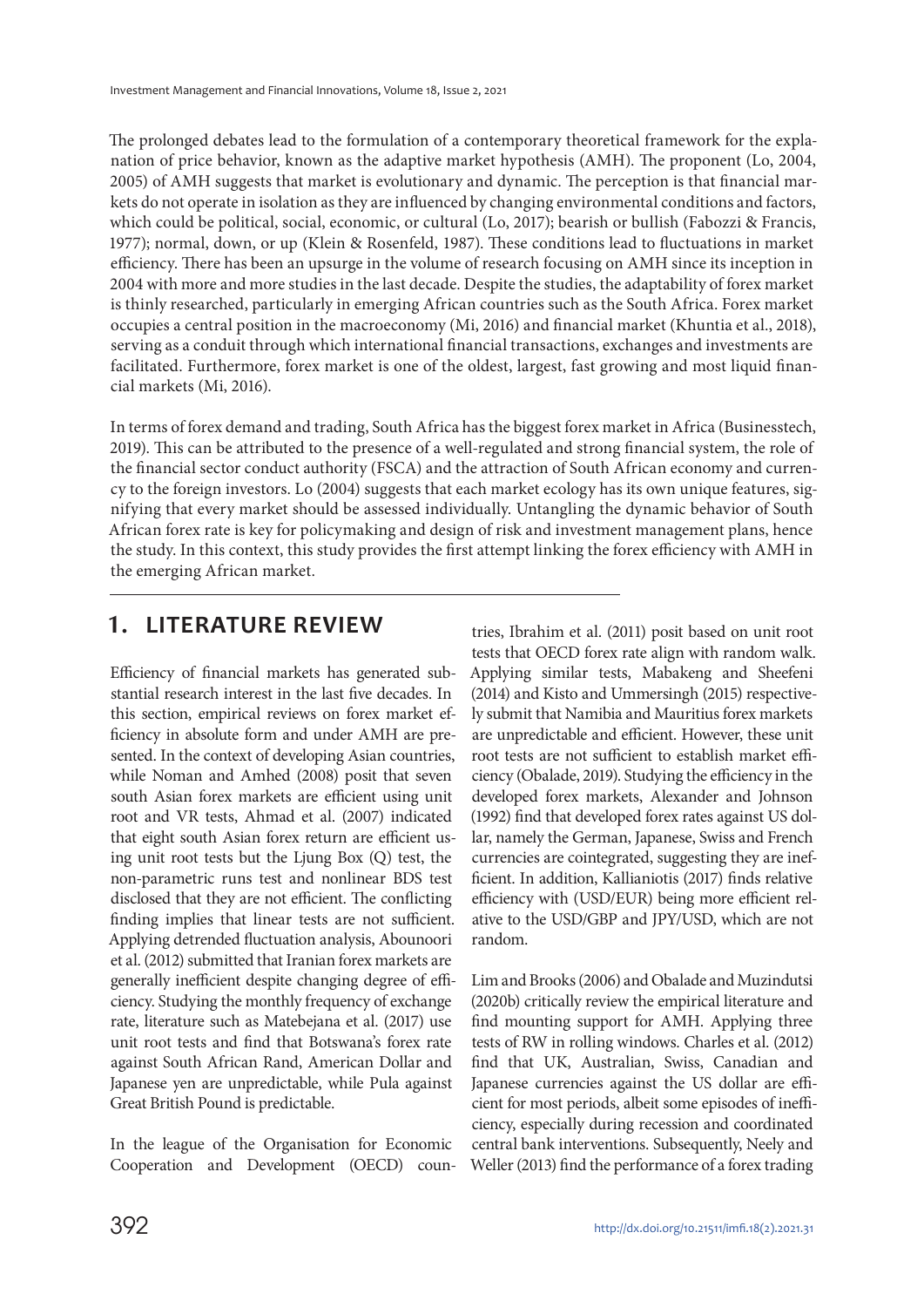technique to be adaptive rather than being static. On the other hand, Katusiime et al. (2015) reveal that the Ugandan forex market is adaptively inefficient as the profitability of trading rule changes with time. In the context of developing African countries, Adeyeye et al. (2017) find that 10 Sub-Saharan African countries are mostly linearly and nonlinearly inefficient in a full sample, but the efficiency of most of the forex markets was sensitive to structural breaks, suggesting they are adaptive.

Kumar (2018) shows that Indian FOREX rates against UK, Euro and Japanese currencies fluctuate in degrees of efficiency over time, depending on crucial macroeconomic conditions. However, Indian currency remains generally inefficient against the US dollar. Similarly, Khuntia et al. (2018) reveal that Indian forex efficiency is path dependent. Evaluating the cryptocurrency market, Khuntia and Pattanayak (2018) find that bitcoin market changes in response to market events, which is in consonance with the findings of Chu et al. (2019) who posit that Ethereum and Bitcoin markets are adaptive. Further, the efficiency of Indonesia's forex rate against the US dollar switches between periods of predictability and unpredictability (Kumar & Anandarao, 2020).

Overall, a cursory look at the recent empirical evidence suggests that AMH explains the behavior of financial markets than the traditional EMH. It is noteworthy that limited studies exist on the adaptability of the forex market. In the leading emerging markets such as BRICS, the Indian forex market has been studied by Kumar (2018) and Khuntia, et al. (2018), while others have not been adequately explored. The broad objective of this study is to examine the implications of AMH for the emerging African market, namely South Africa market. To achieve this objective, the study investigates whether the South African foreign exchange market exhibits cyclical efficiency. Secondly, it explores the possibility of cyclical efficiency being dependent on market conditions.

### **2. RESEARCH METHODS**

#### 2.1. Estimation techniques

There are four segments of the estimation techniques. The first three segments entail testing for the independence and identical distribution  $(i.i.d.)$  of the changes in exchange rate series using rolling parametric linear (VR) and nonparametric linear (runs test) and nonlinear (Brock-Dechert-Scheinkman (BDS), (1987)) approaches respectively, while the fourth segment captures the models employed in examining the effect of market conditions on the dependence of stock returns. Linear tests constitute the earliest tests of weak-form efficiency. As nonlinear dependence cannot be picked by linear testing tools (Lim & Hooy, 2012), combining both the linear and non-linear testing tools will ensure the avoidance of possible wrong inferences (Obalade, 2019). Additionally, the accuracy of the results can be confirmed if different tests point to the same conclusion.

#### *2.1.1. Parametric linear variance ratio test*

The VR test is the primary and the most influential test of *i.i.d.* (Verheyden et al., 2013), and was first developed by Lo and Mackinlay (1988); after the introduction of this test, several significant enhancements have been proposed, including the Signs and Ranks test by Wright (2000) and the Wild Bootstrap test by Kim (2006). The VR test rests on the postulation that if an asset price is *i.i.d*, the variance of *p*-period change is *p* times the variance of the 1-period change. The variance of exchange rate changes, with holding period *p* can be expressed as:

$$
VR(P) = 1 + 2\sum_{j=1}^{p-1} \left(1 - \frac{j}{p}\right)\varphi(j). \tag{1}
$$

 $VR$  sets the null hypothesis (Ho) as  $VR(P)$ equals unity 1 for all *p* if exchange rate changes are *i.i.d*. To test if foreign exchange return is *i.i.d.*, this study follows the Lo and MacKinlay (1988) heteroscedasticity consistent VR test, with test statistic  $M_2(P)$ :

$$
M_2(P) = \frac{VAR(X; P) - 1}{\psi(P)^{\frac{1}{2}}},
$$
 (2)

where

$$
\psi(P) = \sum_{j=1}^{p-1} \left[ \frac{2(p-j)^2}{P} \right] \cdot \beta(j),
$$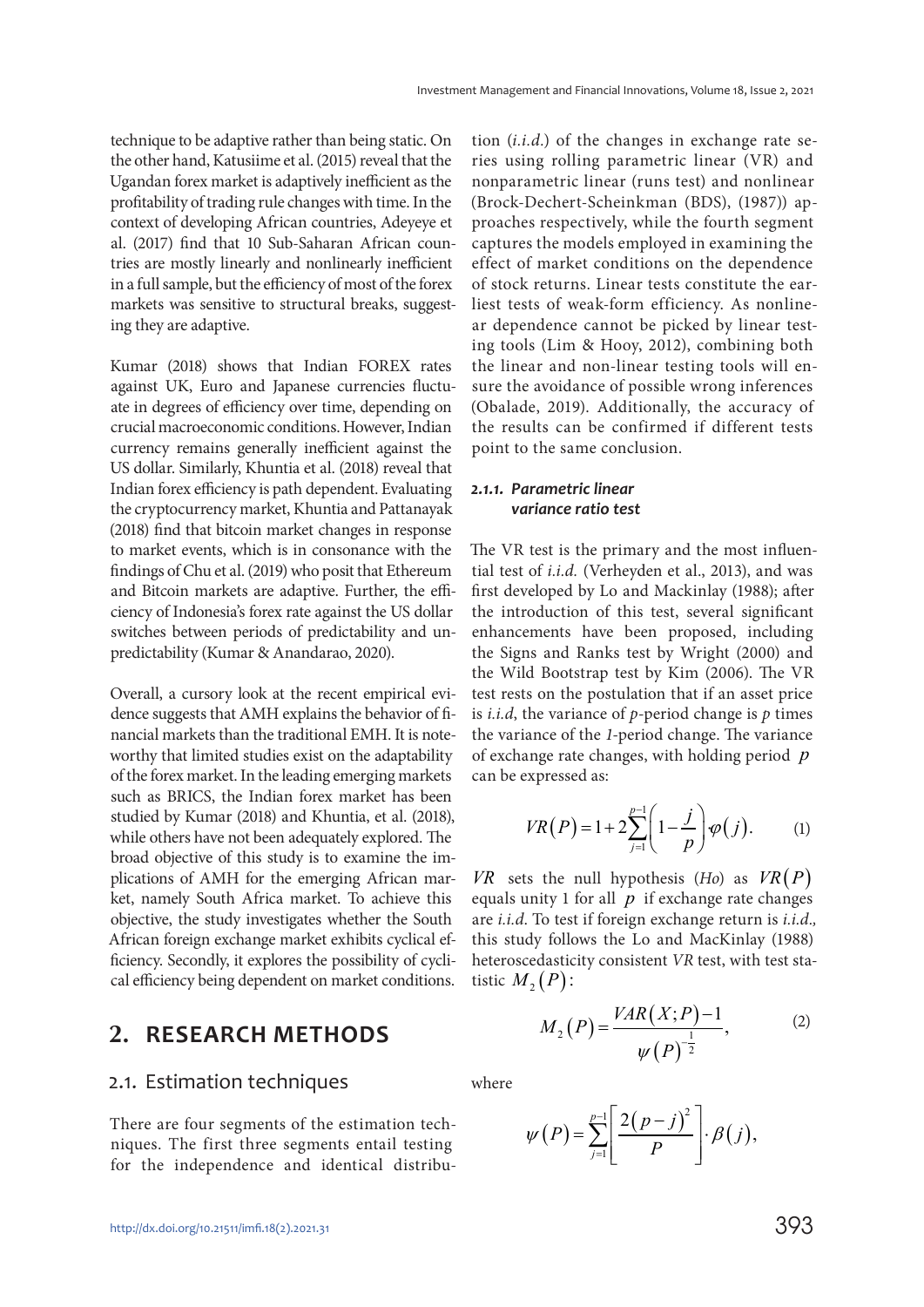$$
\beta(j) = \frac{\left\{ \sum_{t=j+1}^{M} (X_t - \mu)^2 (X_t - \mu)^2 \right\}}{\left\{ \left[ \sum_{t=1}^{M} (X_t - \mu)^2 \right]^2 \right\}}.
$$

Positive or negative serial correlation is suggestive if  $VR(P)$  value is greater than or less than 1, respectively. This hypothesis is rejected when the probability of *VR* statistic is significant  $(< 0.05)$ . In this study, the wild bootstrap VR statistics of Kim (2006) is implemented.

#### *2.1.2. Nonparametric linear runs test*

Runs test is a popular non-parametric technique used to test  $H_0$  that elements of a series is *i.i.d.* Runs test does not require data to be normally distributed (Poshakwale, 1996). A run describes a series of identical signs, which are followed or preceded by different signs or by no signs at all (Siegel, 1956). Suppose exchange rate changes rise in sequence four times  $(+ + + +)$ , it denotes a run. A new run starts counting when positive sequence is altered with a decrease or no change. Hence, this test discloses the turning point (mean or median), the number of runs that is lower than, greater than or equal to the mean/median (Urquhart, 2013). Denoting the number of positive and negative runs as P and N, respectively, the expected number of runs, denoted as ER is expressed as:

$$
ER = \frac{2PN(P+N)}{P+N} + 1.
$$
 (3)

The variance of runs can be expressed as follows:

$$
\delta^2 = \frac{2PN(2PN - P - N)}{(P + N)^2 (P + N - 1)}.
$$
\n(4)

Using the standard Z statistics, Ho that exchange rate changes is independent can be rejected when the critical values are less than z-value. In this study, Ho of *i.i.d.* is rejected when probability of Z statistics is significant (< 0.05).

#### *2.1.3. Nonlinear BDS test*

BDS by Brock, Dechert and Scheinkman (1987; 1996) is a popular nonlinear predictability test. Patterson and Ashley (2000) identified BDS as the best performing tests in the league of nonlinear dependence tests. BDS uses the correlation dimension<sup>1</sup> of Grassberger and Procaccia (1983). Consider exchange rate return series  $x_t$ ,  $(t = 1, 2, ..., T)$ , with *m*-history  $x_i m = ( x_i, x_{i-1}, \ldots, x_{i-1+m} )$ , the correlation integral at consecutive point m can be expressed as:

$$
C_{m,\varepsilon} = \frac{2}{T_m(T_m - 1)} \sum_{m \le s} \sum_{\angle t \angle \le T} I\left(x_i^m, x_s^m; \varepsilon\right). \tag{5}
$$

With  $T_m = T - m + 1$  and  $I(x_l^m, x_s^m; \varepsilon)$  being an indicator function takes 1 if  $|x_t - x_{t-1}| \leq \varepsilon$  or 0 otherwise. The estimation of joint probability of independence of  $x_t$  is:

$$
PR(|x_{t}-x_{s}|\angle \varepsilon, |x_{t}-x_{t-1}|\angle \varepsilon, ..., |x_{t-1+m}\angle x_{s-1+m}|\angle \varepsilon).
$$

Brock et al. (1996) showed that:

$$
W_{m,\varepsilon} = \sqrt{T} \, \frac{C_{m,\varepsilon} - C_{1,\varepsilon^m}}{S_{m,\varepsilon}},\tag{6}
$$

where  $C_{1,\varepsilon^m}$  is probability equaling<br>  $PR(|x_t - x_s|^2 \mathcal{L}\varepsilon)$  while  $S_{m,\varepsilon}$  stands for stand-<br>
and deviation of  $\sqrt{T}(C_{m,\varepsilon} - C_{1,\varepsilon^m})$ .  $W_{m,\varepsilon}$  is BDS, which tests the  $H_0$  that return series are *i.i.d.* for all windows. This hypothesis is rejected when p-value of BDS is significant at 5 percent, implying non-linear dependence or predictability. The BDS nonlinear test performs well when exchange rate changes are free of linear autocorrelation and heteroscedasticity (Urquhart, 2013). Consequently, BDS tests is performed on the standardized residuals of AR-GARCH (p, q).

The study executes rolling VR, runs and BDS tests and the hypothesis of *i.i.d.* is tested for each of the windows to determine how forex market efficiency varies over time. This study uses two-year window size by one-month step size in consistence with the existing AMH studies (Obalade, 2019). The first window is 1/January/1999-31/December/2000, while the last window is 1/August/2018-31- July/2020. Doing so, monthly measures of return predictabilities represented by p-values of linear (VR and runs) and nonlinear (BDS) predictability tests are generated and plotted on graphs to show behavior of forex market efficiency over time.

<sup>1</sup> Correlation integral is the probability that any pair of points are within a given distance 'ε' apart in phase space.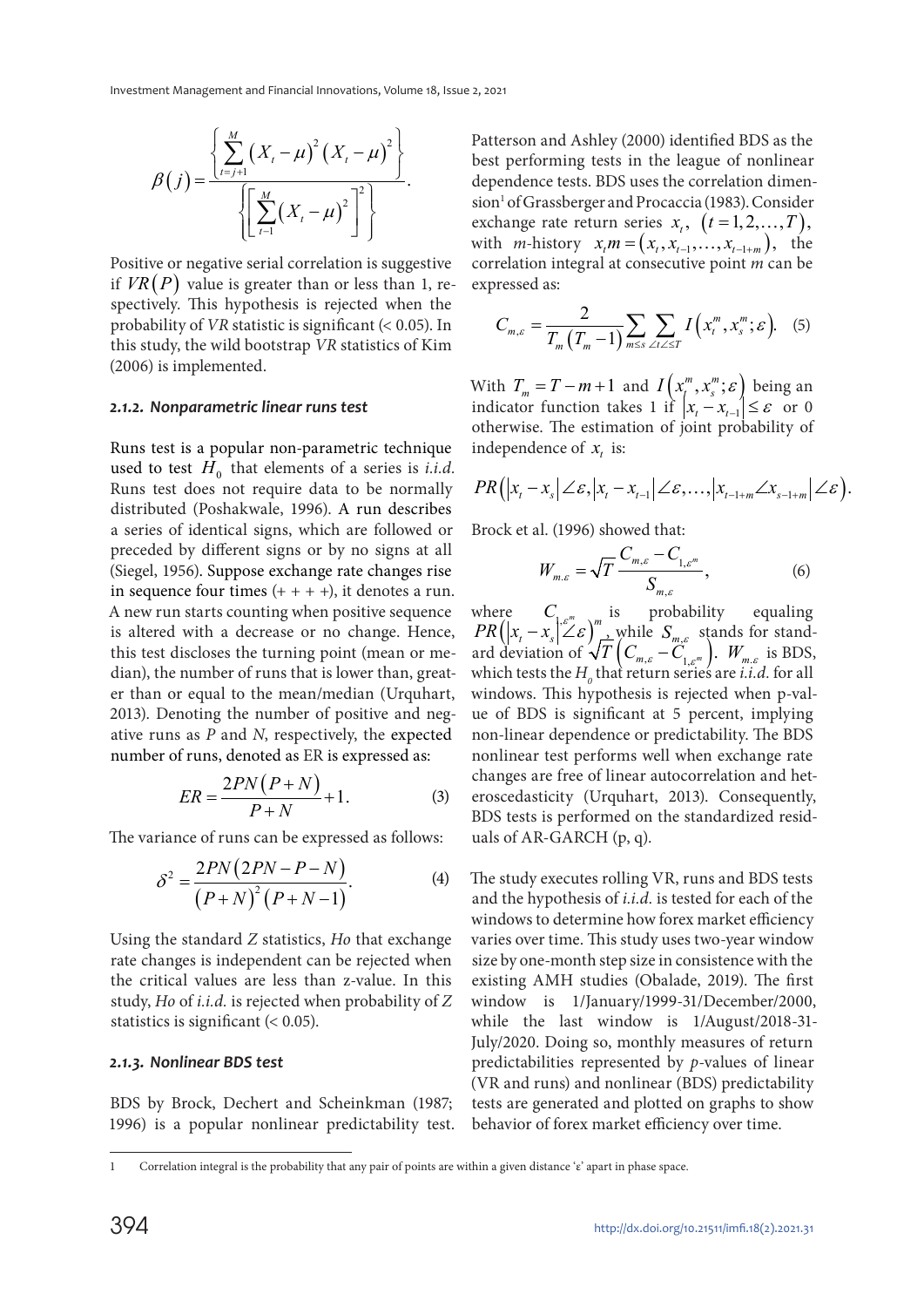#### *2.1.4. Regression model*

AMH indicates that time-varying predictability is caused by changing market conditions. To test this hypothesis, this research modifies the model of Zhou and Lee (2013) and Obalade and Muzindutsi (2020a) in the selection of markets' condition indicators. The selected indicators include bull and bear conditions and financial crisis, while controlling for economic conditions using economic growth rate and inflation. Fabozzi and Francis (1977) define bull and bear markets by separating stock returns into Up and Down months when returns are positive and negative, respectively. In this context, a dummy is created for a bull market when the mean exchange rate return for a given window is positive. Similarly, a dummy is created for a bear market when the mean exchange rate return for a given window is negative. Furthermore, Kim et al. (2011) have identified 2007 global financial crises as one of the fundamental conditions influencing return predictability, hence the study creates a dummy for financial crisis that takes the value of 1 when *t* is any month between December 2007:12 and June 2009. The following regression model is specified to determine if the return predictability is caused by market conditions:

$$
RPt = \alpha + \beta_1 UP + \beta_2 DW_t +
$$
  
+  $\beta_3 \Delta GDP_t + \beta_4 \Delta CPL_t +$   
+  $\beta_5 GFC_t + \varepsilon_t$ , (7)

where  $RP$  – return predictability (*p*-values of *VR*, runs, and BDS); *GDP* – economic output growth rate, which is computed as percentage changes; *CPI* – inflation rate, computed as Consumer Price Index percentage changes; *UP* – dummy variable, which is 1 for a bull window, and 0 otherwise; *DW* – dummy variable, which is 1 for a bear window, and 0 otherwise; *GFC* – global financial crisis dummy variable.

### 2.2. Data and sample

This study examines the adaptive behavior in the South African foreign exchange (forex) market. It investigates the South African daily forex rate against the Chinese Yuan (CNY) and the US Dollar (USD) for a sample period of 21 years (January 1999– July 2020). Based on international trade statistics, China and the USA occupy the first and third positions, respectively, in the list of South African major trading partners (Santander, 2020), while daily frequency produces sufficient dataset for critical evaluation of changing efficiency. In addition, the sample period accounts for a major event such as the 2007/2008 global financial crisis. The daily ZAR /USD and ZAR/CNY are obtained from McGregor BFA.

The data used for the regression model (section 2.1.4) include GDP growth rate and the consumer price index, which are available on a monthly basis. As a result, this study generates return predictability (dependent variable) using a two-year window by onemonth step size, which results in 236 windows of VR, Runs and BDS tests P-values over January 1999–July 2020 periods. This study conducts the regressions for monthly data following Zhou and Lee (2013).

### **3. RESULTS AND ANALYSES**

A graphical plot of the windows' VR, BDS and runs tests p-values shows how linear and nonlinear dependences behave over time. Figure 1 presents the VR, runs, and BDS tests p-values for ZARUSD forex market over time, based on a 2-year window by 1-month step size. For VR test, all p-values are significant throughout the windows. This suggests strong linear predictability of returns and inefficiency of South African forex market. Runs test displays cyclical efficiency considering significant predictability/inefficiency during August 2002 – January2003, December 2005 – June 2006, October 2011 – December 2013 (as indicated by p-value < 5% below dotted line) and unpredictability/efficiency during other periods (as indicated by *p*-value  $> 5\%$ ). 5% *P*-value is demarcated by the dotted horizontal line.

The BDS p-values are significant during January 1999 – February 1999, April 2004 – January 2005, May 2011 – December 2012, suggesting nonlinear predictability of the exchange rate only during these periods. Since p-values are not significant in periods other than January 1999 – February 1999, April 2004 – January 2005, and May 2011 – December 2012, the nonlinear predictability is adaptive or cyclical. Generally, the ZAR/USD market is adaptive going by BDS and runs test results. It is noteworthy that the ZAR/ USD market is unpredictable/efficient dur-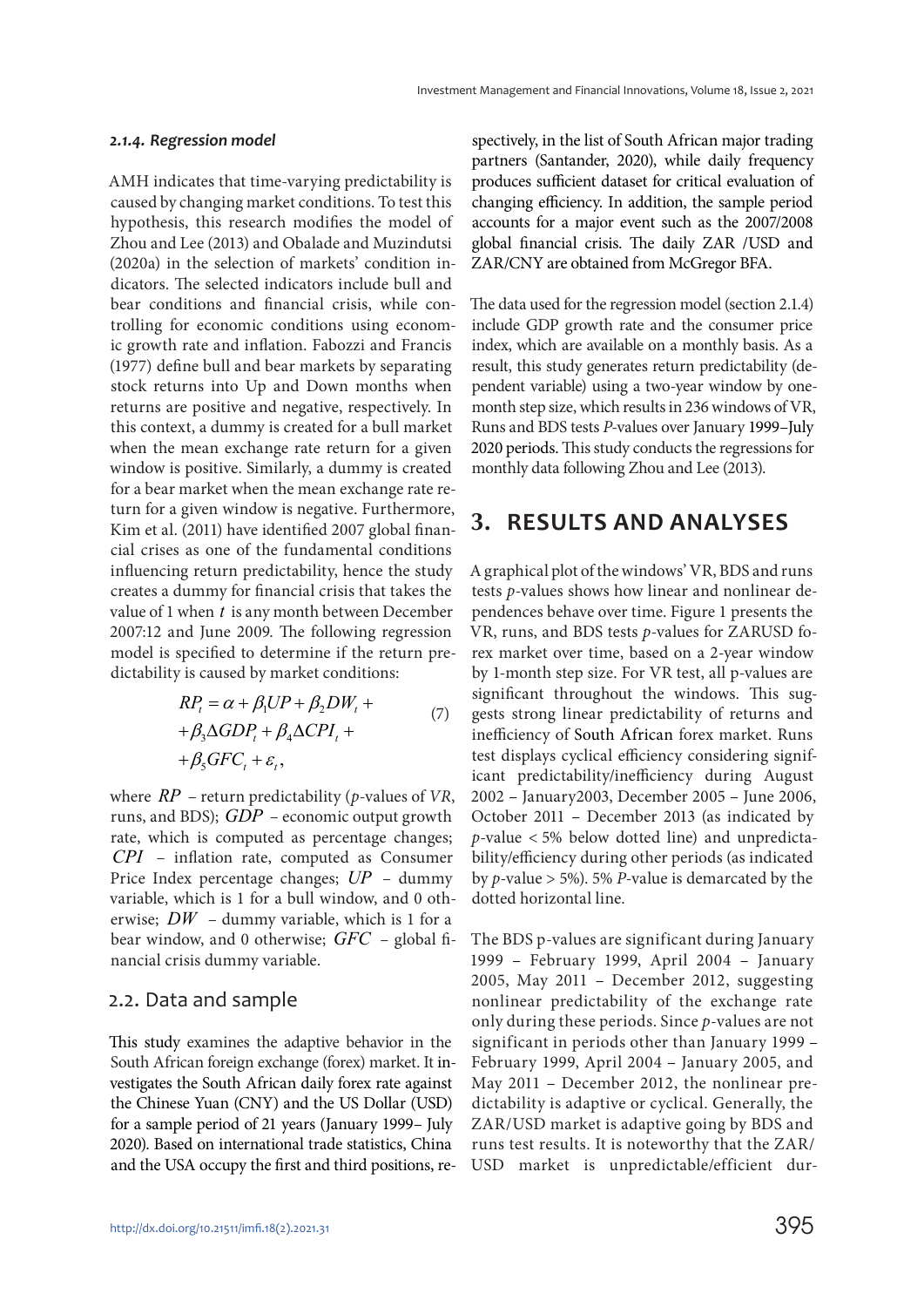

**Figure 1.** ZARUSD VR, runs and BDS *p*-values (2-year window, rolled by 1-month)

ing the 2007/2009 global financial crisis, since p-values are greater than 5%.

Figure 2 shows that ZAR/CNY VR test produces significant p-values throughout the windows, while BDS and runs tests produce bouts of significant and non-significant p-values for the ZAR/ CNY. The VRT  $p$ -values for the entire period show evidence of strong inefficiency as they all lie below the dotted black line (0.05). As stated above, this means that over the entire period, the ZAR/CNY were predictable and dependent, thus the market was inefficient. The runs test p-values show that the ZAR/CNY are statistically significant and inefficient during August 2002 – March 2003, May–June 2006, September–October 2009 and January–March 2013, while other periods depict efficiency. The BDS p-values show that the ZAR/ CNY series are statistically significant and inefficient during October 2000, June 2002, November 2004 – May 2005, November 2011 – February 2012 and March–April 2013, while other period depicts efficiency. As observed with ZAR/USD, all the tests except VR revealed that the ZAR/ CNY market is adaptive, while the 2007/2009 financial crisis period is efficient and unpredictable. Despite its adaptive nature, it must be noted that the South African forex market measured by ZAR/USD and ZAR/CNY is efficient, albeit very few windows of predictability.

Subsequently, the study attempts to trace the episodic predictability to certain market conditions such as bull, bear, and the global financial crisis while controlling for the macroeconomic condition. The results of the regression analyses performed to achieve this objective are presented in Table 1 using P-values of the various linear<sup>2</sup> and nonlinear tests as dependent variables. The residual diagnostic tests were performed, and their  $p$ -values are reported<sup>3</sup>.

|  |  | Table 1. Regression results |  |
|--|--|-----------------------------|--|
|--|--|-----------------------------|--|

| Source: Author's estimation (2020). |                |             |              |  |  |  |
|-------------------------------------|----------------|-------------|--------------|--|--|--|
| <b>Variables</b>                    | <b>VRT</b>     | <b>RUNS</b> | <b>BDS</b>   |  |  |  |
| ZAR/USD                             |                |             |              |  |  |  |
| BULL.                               | 180.3500 ***   | $-1.581009$ | $-6.458511*$ |  |  |  |
| <b>BFAR</b>                         | 182.0703***    | $-1.584048$ | $-6.613536*$ |  |  |  |
| CPI                                 | 0.382399       | $-0.040896$ | $-0.018538$  |  |  |  |
| GDP                                 | $-1.741522***$ | 0.016756    | $0.070413**$ |  |  |  |
| <b>GFC</b>                          | 1.363880       | $-0.001856$ | 0.129659     |  |  |  |
| Prob. Q-stat                        | 0.659          | 0.352       | 0.231        |  |  |  |
| <b>B-Godfrey LM</b>                 | 0.7676         | 0.3316      | 0.5881       |  |  |  |
| <b>ARCH</b>                         | 0.9751         | 0.8980      | 0.8146       |  |  |  |
| <b>ZARCNY</b>                       |                |             |              |  |  |  |
| BULL.                               | 19.94655**     | $-6.962522$ | $-3.630848$  |  |  |  |
| <b>BFAR</b>                         | 19.90154**     | $-6.920620$ | $-3.525563$  |  |  |  |
| CPI                                 | $-0.041481$    | $-0.022312$ | 0.004958     |  |  |  |
| GDP                                 | $-0.177681**$  | 0.074856    | 0.040792     |  |  |  |
| <b>GFC</b>                          | 0.071947       | 0.007107    | 0.112039     |  |  |  |
| Prob. Q-stat                        | 0.085          | 0.057       | 0.544        |  |  |  |
| <b>B-Godfrey LM</b>                 | 0.0002         | 0.5082      | 0.4660       |  |  |  |
| ARCH                                | 0000           | 0.5600      | 0.4583       |  |  |  |

*Note:* \*\*\*, \*\*, and \* indicate significance at 1, 5 and 10 percent, respectively.

<sup>2</sup> Given that VR generated very small P-values (0.0000), absolute value of VRT t-statistics was used as a dependent variable for VRT-based regression. The use of t-statistics is consistent with Zhou and Lee (2013).

<sup>3</sup> Heteroscedasticity and autocorrelation consistent (HAC) standard error was used for ZARCNY VRT and AUT regression.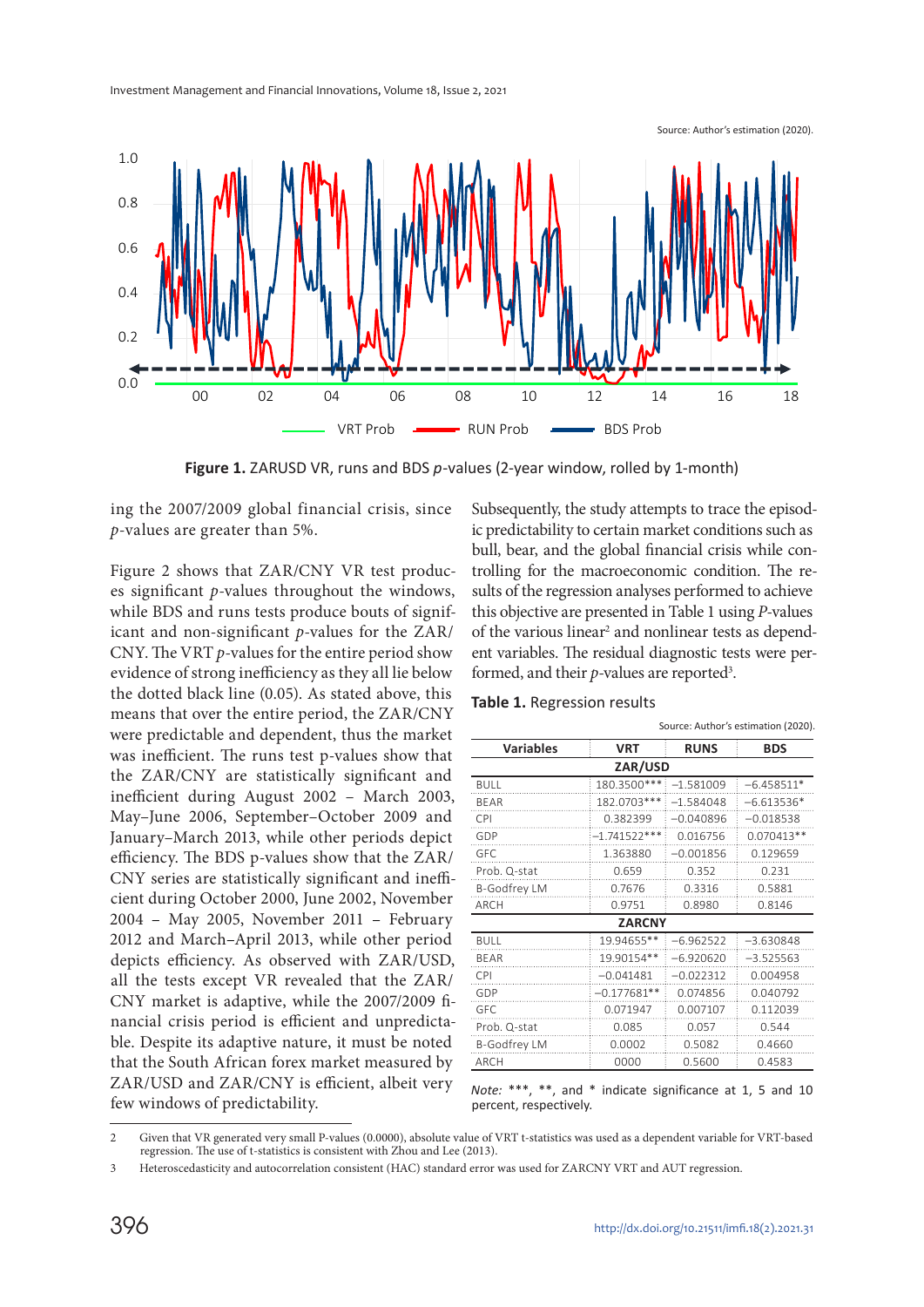Investment Management and Financial Innovations, Volume 18, Issue 2, 2021



**Figure 2.** ZARCNY VR, runs and BDS p-values (2-year window, rolled by 1-month)

ZAR/USD regression results are presented in the first section of Table 1. From the VR-based regression, both the bull and bear conditions suggest high linear predictability, but the latter indicates higher predictability than former, given its more positive coefficients. The global financial crisis and consumer price index exert no effect on linear predictability, while the GDP growth accounts for low linear predictability. The runs test-based regression suggests that none of the bull, bear, global financial crisis and economic conditions is responsible for the non-parametric linear predictability as the variables produce coefficients that are not statistically significant at the 5% level of significance. The BDS regression output suggests that high non-linear predictability can be found in the bull and bear period, but the exchange rate is more predictable in the bear period, considering its more negative coefficient. This high non-linear predictability in the bull and bear period must be treated with caution, considering that they are only statistically significant at 10%. The result shows that the GDP growth rate accounts for low non-linear predictability at 5%.

ZAR/CNY regression results are presented in the second section of Table 1. Like the ZAR/USD VR regression, both the bull and bear conditions are connected to high linear predictability. However, the VR linear predictability is higher during the bull than the bear condition. In addition, the global financial crisis and consumer price index remain significant, while GDP growth rate accounts

for low predictability. On the other hand, non-parametric runs test- and nonlinear BDS test-based regression outputs reveal that the non-parametric linear predictability and nonlinear predictability of ZAR/CNY, respectively, cannot be traced to the bull, bear, global financial crisis and economic conditions, since coefficients are not statistically significant at the 5% level of significance.

### **4. DISCUSSION**

This article investigated the return predictability in the emerging African forex market by evaluating South African Rand against her major trading partners, namely the US Dollar (USD) and the Chinese Yuan (CNY), within the AMH framework. The study applies the linear and nonlinear tests to daily exchange rates from January 1999 to July 2020 and uses a rolling window approach to generate p-values for each test as measures of the degree of return predictability. The study finds mixed results. On the one hand, South Africa's foreign exchange market is weakform inefficient throughout the monthly rolling estimations based on parametric linear VR tests. This is not consistent with AMH of Lo (2004, 2005). On the other hand, the research findings suggest that South African foreign exchange market is deemed weak-form efficient with very few periods of inefficiency based on the non-parametric runs test and nonlinear BDS test. This provides little support for AMH.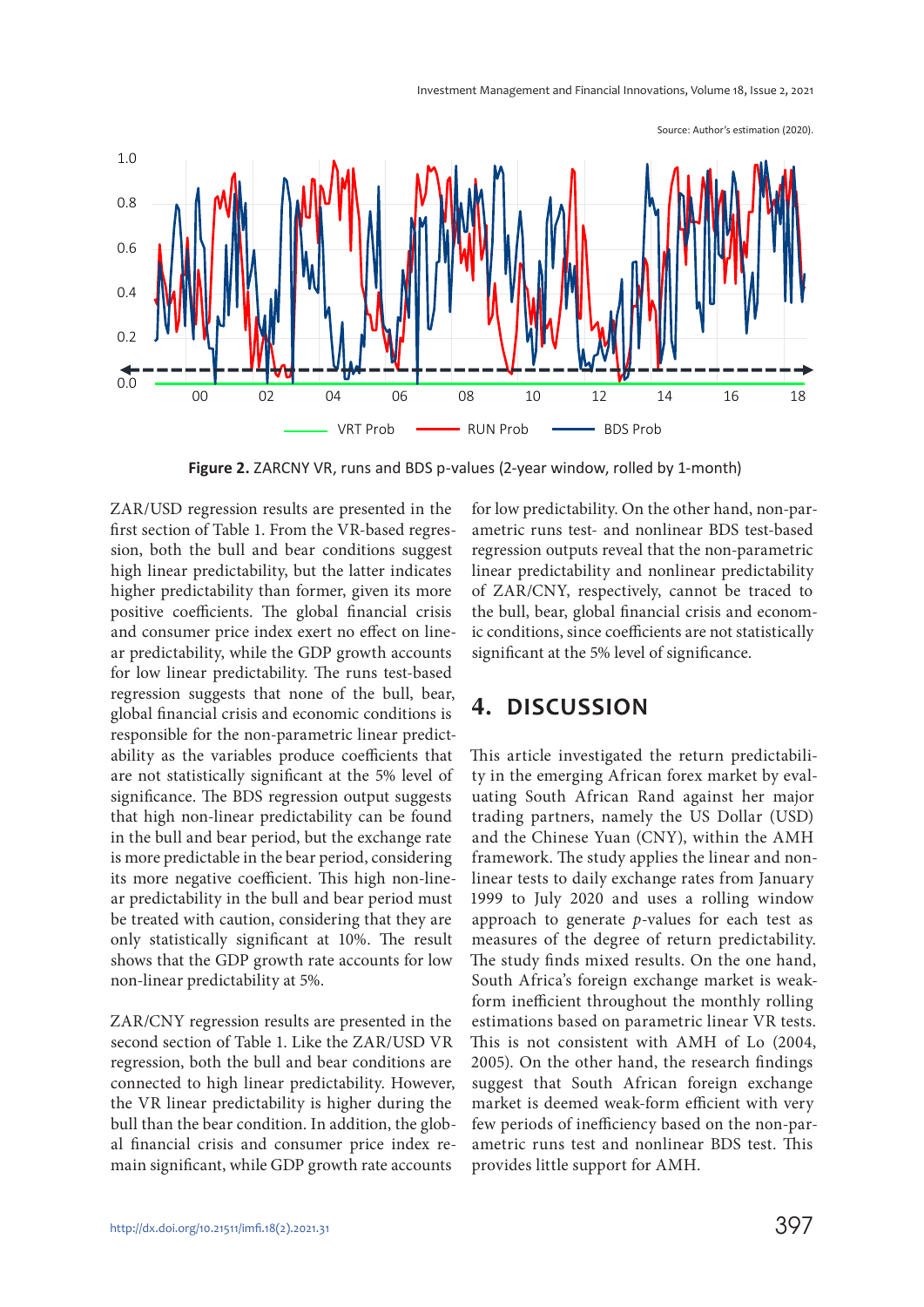It is usually difficult to draw conclusion when series of tests yield conflicting results. Seetharam (2016), however, provides criteria for decision making in such situations, which is "to select one being an improvement over the other or argue the theoretical merits of each test before selecting the more appropriate one" (p. 307). Taking this argument into consideration, runs test being a non-parametric, and BDS test being a nonlinear test are superior to the variance ratio test. Consequently, this study finds that the South African forex market is adaptively efficient, based on the runs and BDS tests. This is consistent with Charles et al. (2012) who found that UK, Australian, Swiss, Canadian and Japanese forex markets are unpredictable for most periods, albeit a few episodes of inefficiency.

The regression results show that the global financial crisis poses an insignificant effect on the predictability of ZAR/USD and ZAR/CNY exchange rate. This finding is consistent with the finding of Zhou and Lee (2011) in the US REIT market but contradicts Charles et al. (2012) who found inefficiency in UK, Australian, Swiss, Canadian and

Japanese forex markets during recession. This study finds that economic growth rate is the primary driver of forex market efficiency, while inflation has no significant explanation for forex market efficiency. These findings contradict the position of Zhou and Lee (2011) who showed that inflation spurs US REIT efficiency, while economic output is not essential.

ZAR/USD is more linearly predictable in the bear regime, while ZAR/CNY is more linearly predictable in the bull regime. This is in consonance with the AMH, however, none of the market condition studied significantly affects non-parametric linear predictability (runs test) and nonlinear predictability (BDS) of both ZAR/USD and ZAR/CNY, albeit GDP in the latter. Based on the argument for nonparametric and nonlinearity tests, it is safe to conclude that the South African forex market is not significantly influenced by market conditions examined in this study. This suggests that it can be difficult to take advantage of the few periods of predictability in the South African forex market by observing the studied market conditions.

## **CONCLUSION**

The aim of this study is to examine the implications of AMH for an emerging foreign exchange market by investigating whether the South African foreign exchange market exhibits cyclical efficiency, as well as exploring the possibility of cyclical efficiency being dependent on market conditions. The study finds that the South African foreign exchange market is deemed weak-form efficient with very few episodes of inefficiency. In addition, the findings suggest that while financial crisis, inflation and bull and bear conditions are not significantly associated with efficiency, GDP does. Overall, the study concludes that the foreign exchange market is adaptive and, in most cases, efficient. Furthermore, the degree of economic development stimulates the efficiency of the foreign exchange market. The study adds to the thin AMH literature on forex markets in the emerging markets. The findings of this study are limited to the South African forex market and cannot be generalized to other emerging markets. Therefore, there is a need for further research on foreign exchanges in other emerging markets. There are also researchable gaps in how other market conditions and unanticipated events, such as the COVID-19 pandemic, affect the performance of foreign exchange markets.

## **AUTHOR CONTRIBUTIONS**

Conceptualization: Adefemi A. Obalade. Data curation: Adefemi A. Obalade. Formal analysis: Adefemi A. Obalade. Funding acquisition: Adefemi A. Obalade. Investigation: Adefemi A. Obalade. Methodology: Adefemi A. Obalade. Project administration: Adefemi A. Obalade.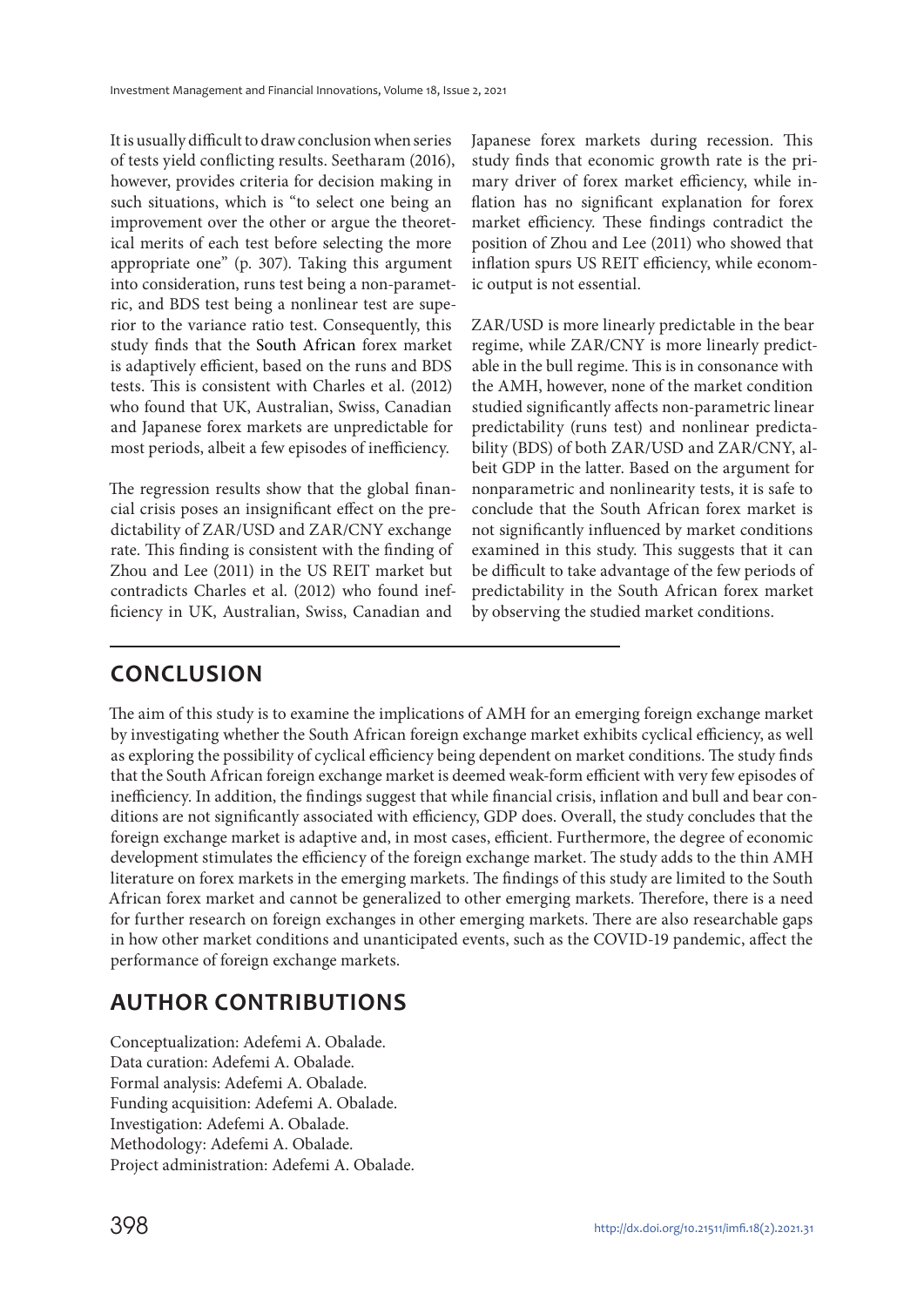Resources: Adefemi A. Obalade. Software: Adefemi A. Obalade. Supervision: Adefemi A. Obalade. Validation: Adefemi A. Obalade. Visualization: Adefemi A. Obalade. Writing – original draft: Adefemi A. Obalade. Writing – review & editing: Adefemi A. Obalade.

### **REFERENCES**

- 1. Abounoori, E., Shahrazi, M., & Rasekhi, S. (2012). An investigation of Forex market efficiency based on detrended fluctuation analysis: A case study for Iran. Physica A: Statistical Mechanics and its Application, 391(11), 3170-3179. https://doi.org/10.1016/j.physa.2011.12.045
- 2. Adeyeye, P. O., Aluko, O. A., & Migiro, S. O. (2017). The nexus between stock price and foreign exchange rate: validating the portfolio-balance model in Nigeria. Afro-Asian Journal of Finance and Accounting, 7(4), 363-377. Retrieved from https://econpapers. repec.org/article/idsafasfa/v\_3 a7\_3ay\_3a2017\_3ai\_3a4\_3ap\_ 3a363-377.htm
- 3. Ahmad, K. M., Ashraf, S., & Ahmed, S. (2007). Efficiency of Foreign Exchange Markets: Evidence from South Asian Countries. The India Journal of Economics, 88(348), 17-33. Retrieved from https://ssrn.com/ abstract=1700547
- 4. Alexander C. O., & Johnson, A. (1992). Are foreign exchange markets really efficient? Economics Letters, 40, 449-453. https://doi. org/10.1016/0165-1765(92)90142- L
- 5. Banco Santander, S. A (2020). South African foreign trade in figures. Retrieved from https:// santandertrade.com/en/portal/ analyse-markets/south-africa/ foreign-trade-in-figures (accessed on May 05, 2020).
- 6. Brock, W. A., Dechert, D. W., & Scheinkman, J. A. (1987). A Test for Independence Based on the Correlation Dimension. Department of Economics, University of Wisconsin at

Madison, University of Houston and University of Chicago.

- 7. Brock, W. A., Dechert, D. W., & Scheinkman, J. A. (1996). A test for independence based on the correlation dimension. Econometric Reviews, 15, 197-235. https://doi. org/10.1080/07474939608800353
- 8. Bussinesstech (2019). South Africa is leading the FX industry in Africa – Report. Retrieved from https://businesstech.co.za/news/ business/363084/south-africa-isleading-the-fx-industry-in-africareport/
- 9. Charles, A., Darne, O., & Kim, J. H. (2012). Exchange-rate return predictability and the adaptive markets hypothesis: Evidence from major foreign exchange rates. Journal of International Money and Finance, 31(6), 1607-1626. https://doi.org/10.1016/j.jimonfin.2012.03.003
- 10. Ching, K. S., Munir, Q., & Bahron, A. (2014). Technical Anomalies: A Theoretical Review. Malaysian Journal of Business and Economics,  $1(1), 103-110.$
- 11. Chipunza, K. J., Mugutho, H. T., Mugutho, L., & Muzindutsi, P-F. (2020) Stock Returns and Valuation Ratios at Sector Level in South Africa: The Regime-switch Modelling Approach. Global Business Review, 1-16. https://doi. org/10.1177/0972150920976641
- 12. Chu, J., Zhang, Y., & Chan, S. (2019). The adaptive market hypothesis in the high frequency cryptocurrency market. International Review of Financial Analysis, 64, 221-231. https://doi. org/10.1016/j.irfa.2019.05.008
- 13. Fabozzi, F. J., & Francis, J. C. (1977). Stability Tests for Alphas

and Betas Over Bull and Bear Market Conditions. The Journal of Finance, 32(4), 1093-1099. https:// doi.org/10.2307/2326515

- 14. Fama, E. F. (1965). The Behaviour of Stock Market Prices. Journal of Business, 38(1), 34-105. Retrieved from http://www.e-m-h.org/ Fama65.pdf
- 15. Fama, E. F. (1970). Random Walks in Stock Market Prices. The Journal of Finance, 25(2), 383-417.
- 16. Grassberger, P., & Procaccia, I. (1983). Characterization of Strange Attractor. Physical Review Letter, 50(5), 346-349. https://doi. org/10.1103/PhysRevLett.50.346
- 17. Hiremath, G. S., & Kumari, J. (2014). Stock returns predictability and the adaptive market hypothesis in emerging markets: evidence from India. Retrieved from http://www. springerplus.com/content/3/1/428
- 18. Ibrahim, J., Long, Y., Ghani, H. A., & Salleh, S. I. M. (2011). Weak-form efficiency of foreign exchange market in the Organisation for Economic Cooperation and Development Countries: Unit root test. International Journal of Business and Management, 6(6), 53-65. https://doi.org/10.5539/ijbm. v6n6p55
- 19. Kallianiotis, L. N. (2017). Exchange Rate Movement: Efficiency in the Foreign Exchange Market. International Research Journal of Applied Finance, 8(4), 195-213. Retrieved from https://www.proquest. com/openview/ded813ad79c4 ba39e0cdaf44c14220ef/1?pqorigsite=gscholar&cbl=2046325
- 20. Katusiime, L, Shamsuddin, A., & Agbola, F. W. (2015).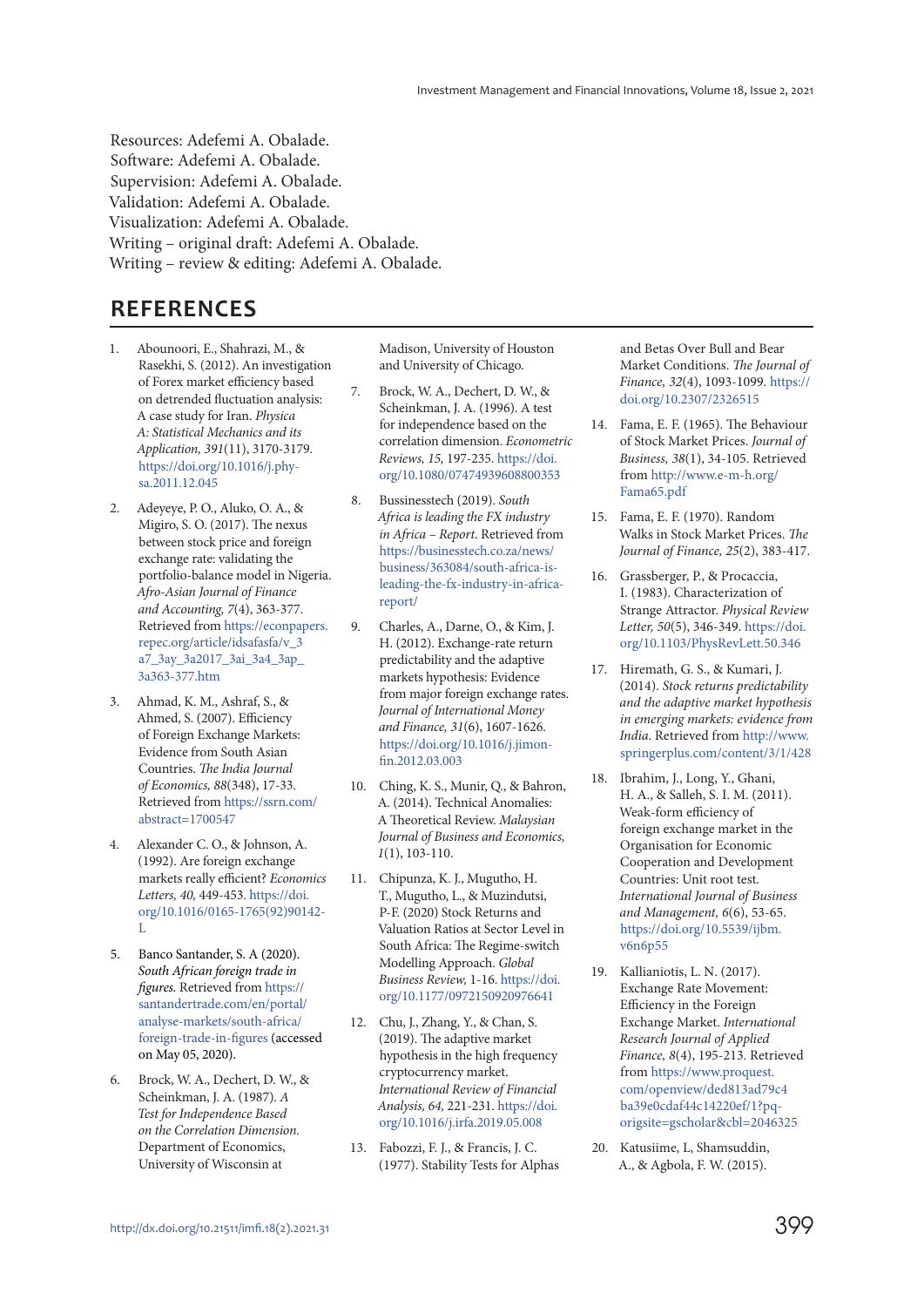Macroeconomic and market microstructure modeling of Ugandan exchange rate. Economic Modeling, 45, 175-186. https://doi.org/10.1016/j.econmod.2014.10.059

- 21. Khuntia, S., & Pattanayak, J. K. (2018). Adaptive market hypothesis and evolving predictability of bitcoin. Economics Letters, 167, 26-28. https://doi.org/10.1016/j.econlet.2018.03.005
- 22. Khuntia, S., Pattanayak, J. K., & Hiremath, G. S. (2018). Is the Foreign Exchange Market Efficiency Adaptive? The Empirical Evidence from India. Journal of Asia-Pacific Business, 19(4), 261-285. http://dx.doi.org/1 0.1080/10599231.2018.1525249
- 23. Kim, J. (2006). Wild bootstrapping variance ratio tests. Economics Letters, 92, 38-43. http://dx.doi. org/10.1016/j.econlet.2006.01.007
- 24. Kim, J. H., Lim, K. P., & Shamsuddin, A. (2011). Stock return predictability and the adaptive markets hypothesis: Evidence from century-long US data. Journal of Empirical Finance, 18(5), 868-879. https://doi. org/10.1016/j.jempfin.2011.08.002
- 25. Kisto, M., & Ummersingh, S. (2015). Efficiency of the Foreign Exchange Market in Mauritius. Research Journal of Science and IT Management, 4(7), 47-53. Retrieved from https://www. semanticscholar.org/paper/Efficiency-of-the-Foreign-Exchange-Market-in-Kisto-Ummersingh/52 ae2e0163884d35142626ef0cc92d7 c280c3e13
- 26. Klein, A., & Rosenfeld, J. (1987). The Influence of Market Conditions on Event-Study Residuals. The Journal of Financial and Quantitative Analysis, 22(3), 345-351. https://doi. org/10.2307/2330968
- 27. Kumar, A. S., & Anandarao, S. (2020). Efficient or adaptive? Evidence from Indonesian forex market. Journal of Public Affairs. Retrieved from https://onlinelibrary.wiley.com/doi/abs/10.1002/ pa.2250
- 28. Kumar, D. (2018). Market Efficiency in Indian Exchange Rates: Adaptive Market Hypothesis. Theoretical Economics Letters, 8(9), 1582-1598. https:// doi.org/10.4236/tel.2018.89101
- 29. Lim, K. P., & Hooy, C. W. (2012). Non-Linear Predictability in G7 Stock Index Returns. The Manchester School. https:// doi.org/10.1111/j.1467- 9957.2012.02303.x
- 30. Lim, K-P., & Brooks, R. D. (2006). The Evolving and Relative Efficiencies of Stock Markets: Empirical Evidence from Rolling Bicorrelation Test Statistics (June 2006). http://dx.doi.org/10.2139/ ssrn.931071
- 31. Lo, A. W. (2004). The adaptive markets hypothesis: market efficiency from an evolutionary perspective. Retrieved from https:// ssrn.com/abstract=602222
- 32. Lo, A. W. (2005). Reconciling efficient markets with behavioural finance: the adaptive markets hypothesis. Journal of Investment Consulting, 7(2), 21-44. Retrieved from http://www.empirical.net/ wp-content/uploads/2014/12/ Andrew-Lo-Reconciling-Efficient-Markets-with-Behavioral-Finance. pdf
- 33. Lo, A. W. (2017). Adaptive markets: Financial Evolution at the Speed of Thought (1st ed.). Princeton, New Jersey: Princeton University Press.
- 34. Lo, A. W., & MacKinlay, A. C. (1988). Stock Market Prices do not Follow Random Walks: Evidence from a Simple Specification Test. The Review of Financial Studies, 1(1), 41-66. https://doi. org/10.1093/rfs/1.1.41
- 35. Mabakeng, M. E. P., & Sheefeni, J. P. S. (2014). Examining the weak form efficiency in foreign exchange market in Namibia. International Review of Research in Emerging Markets and the Global Economy (IRREM), 1(4), 174-187. Retrieved from https://repository. unam.edu.na/handle/11070/1660
- 36. Matebejana, G., Motlaleng, G., & Juana, J. (2017). Foreign Exchange Market Efficiency in Botswana.

Review of Economic and Business Studies, 10(1), 103-125. Retrieved from https://ideas.repec.org/a/aic/ revebs/y2017j19motlalengg.html

- 37. Mi, A. (2016). Efficiency of Foreign Exchange Markets: The Case of Nigeria. Journal of Global Economics, 4(4), 1-12. https://doi. org/10.4172/2375-4389.1000220
- 38. Mlambo, C., Maredza, A., & Sibanda, K. (2013). Effects of Exchange Rate Volatility on the Stock Market: A Case Study of South Africa. Mediterranean Journal of Social Sciences, 4(14), 561-570. http://dx.doi. org/10.5901/mjss.2013.v4n14p561
- 39. Neely, C. J., & Weller, P. A. (2013). Lessons from the evolution of foreign exchange trading strategies. Journal of Banking and Finance, 37(10), 3783-3798. https://doi.org/10.1016/j.jbankfin.2013.05.029
- 40. Neely, C. Weller, A., & Ulrich, M. (2009). The Adaptive Markets Hypothesis: Evidence from the Foreign Exchange Market. The Journal of Financial and Quantitative Analysis, 44(2), 467- 488. Retrieved from https://www. cambridge.org/core/journals/ journal-of-financial-and-quantitative-analysis/article/abs/adaptivemarkets-hypothesis-evidencefrom-the-foreign-exchange-marke t/9D336CDCA83233819EB5CDD 0F4BC0DAA
- 41. Noman, A. M., & Ahmed, M. U. (2008). Efficiency of the foreign exchange markets in South Asian Countries (AIUB Bus Econ Working Paper Series, No 2008- 18). Retrieved from http://orp. aiub.edu/WorkingPaper/Working-Paper.aspx?year=2008
- 42. Obalade, A. A., & Muzindutsi, P. F. (2020b). Are African stock market efficient or adaptive? A critical review of empirical literature. Book Chapter. Emerging Markets. Retrieved from https://mts.intechopen.com/booksprocess/action/ chapter/218891
- 43. Obalade, A. A., & Muzindutsi, P-F. (2018). Are there Cycles of Efficiency and Inefficiency? Adaptive Market Hypothesis in Three African Stock Markets.